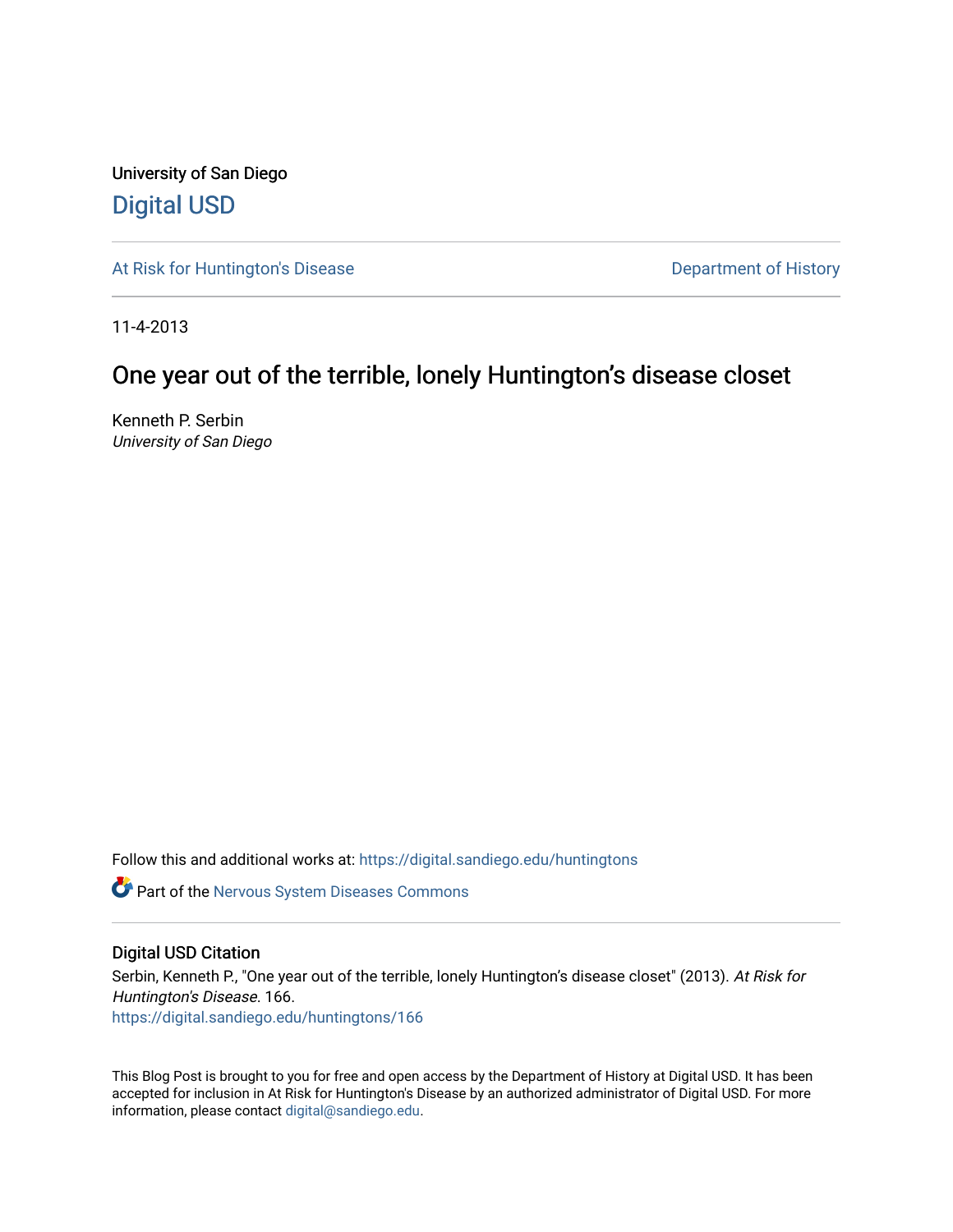# [At Risk for Huntington's Disease](http://curehd.blogspot.com/)

*HD is a genetically caused brain disorder that causes uncontrollable bodily movements and robs people's ability to walk, talk, eat, and think. The final result is a slow, ugly death. Children of parents with HD have a 50-50 chance of inheriting the disease. There is no cure or treatment.*

### Blog Archive

- $\blacktriangleright$  [2021](http://curehd.blogspot.com/2021/) (12)
- $2020(16)$  $2020(16)$
- $2019(19)$  $2019(19)$
- $2018(16)$  $2018(16)$
- $2017(14)$  $2017(14)$
- $2016(13)$  $2016(13)$
- $2015(24)$  $2015(24)$
- $2014(24)$  $2014(24)$
- $2013(30)$  $2013(30)$
- [►](javascript:void(0)) [December](http://curehd.blogspot.com/2013/12/) (3)
- [▼](javascript:void(0)) [November](http://curehd.blogspot.com/2013/11/) (3) A Huntington's

**[Thanksgiving](http://curehd.blogspot.com/2013/11/a-huntingtons-thanksgiving-message.html)** message: gratitude for...

Braving bioethical challenges: the [importance](http://curehd.blogspot.com/2013/11/braving-bioethical-challenges.html) of H... One year out of the terrible, lonely

- [Huntington's](http://curehd.blogspot.com/2013/11/one-year-out-of-terrible-lonely.html) ...
- [►](javascript:void(0)) [October](http://curehd.blogspot.com/2013/10/) (3)
- [►](javascript:void(0)) [September](http://curehd.blogspot.com/2013/09/) (3)
- $\blacktriangleright$  [August](http://curehd.blogspot.com/2013/08/) (2)
- $\blacktriangleright$  [July](http://curehd.blogspot.com/2013/07/) (1)
- $June (1)$  $June (1)$
- $\blacktriangleright$  [May](http://curehd.blogspot.com/2013/05/) (3)
- $\blacktriangleright$  [April](http://curehd.blogspot.com/2013/04/) (4)
- $\blacktriangleright$  [March](http://curehd.blogspot.com/2013/03/) (2)
- $\blacktriangleright$  [February](http://curehd.blogspot.com/2013/02/) (3)
- $\blacktriangleright$  [January](http://curehd.blogspot.com/2013/01/) (2)
- $2012(26)$  $2012(26)$
- $2011(33)$  $2011(33)$
- [►](javascript:void(0)) [2010](http://curehd.blogspot.com/2010/) (26)
- $\blacktriangleright$  [2009](http://curehd.blogspot.com/2009/) (21)
- $2008(7)$  $2008(7)$
- $2007(7)$  $2007(7)$
- $2006(4)$  $2006(4)$
- $2005(17)$  $2005(17)$

About Me **GENE [VERITAS](https://www.blogger.com/profile/10911736205741688185)** 

#### MONDAY, NOVEMBER 04, 2013

### One year out of the terrible, lonely Huntington's disease closet

Today marks one year since I definitively exited the terrible and lonely Huntington's disease closet.

On November 4, 2013, my article "Racing Against the Genetic Clock" appeared online in the *The Chronicle of Higher Education*, the first time I shared my story in a mainstream publication ([click here](http://chronicle.com/article/Racing-Against-the-Genetic/135542/) to read the article). It was also published in the November 9, 2013 print edition.

By revealing publicly that Gene Veritas was Professor Kenneth P. Serbin, a historian who specializes in Brazil, I took one of the most important steps in my 15-plus years of HD advocacy.

I no longer hid the potentially devastating truth about my genes: I carry the mutation for Huntington's and will inevitably develop its deadly symptoms.

After guarding the secret of my risk for HD ever since my mother's diagnosis in late 1995, I could fully engage in the battle against, as I wrote, "the stigma and fear surrounding Huntington's and other neurological disorders. In so doing, I also hope to help galvanize increased support for brain research."

I also could finally begin to integrate my academic career with my HD advocacy and my growing, profound interest in the history of science, technology, and medicine.



Gene Veritas (aka Kenneth P. Serbin) (photo by Bianca Serbin)

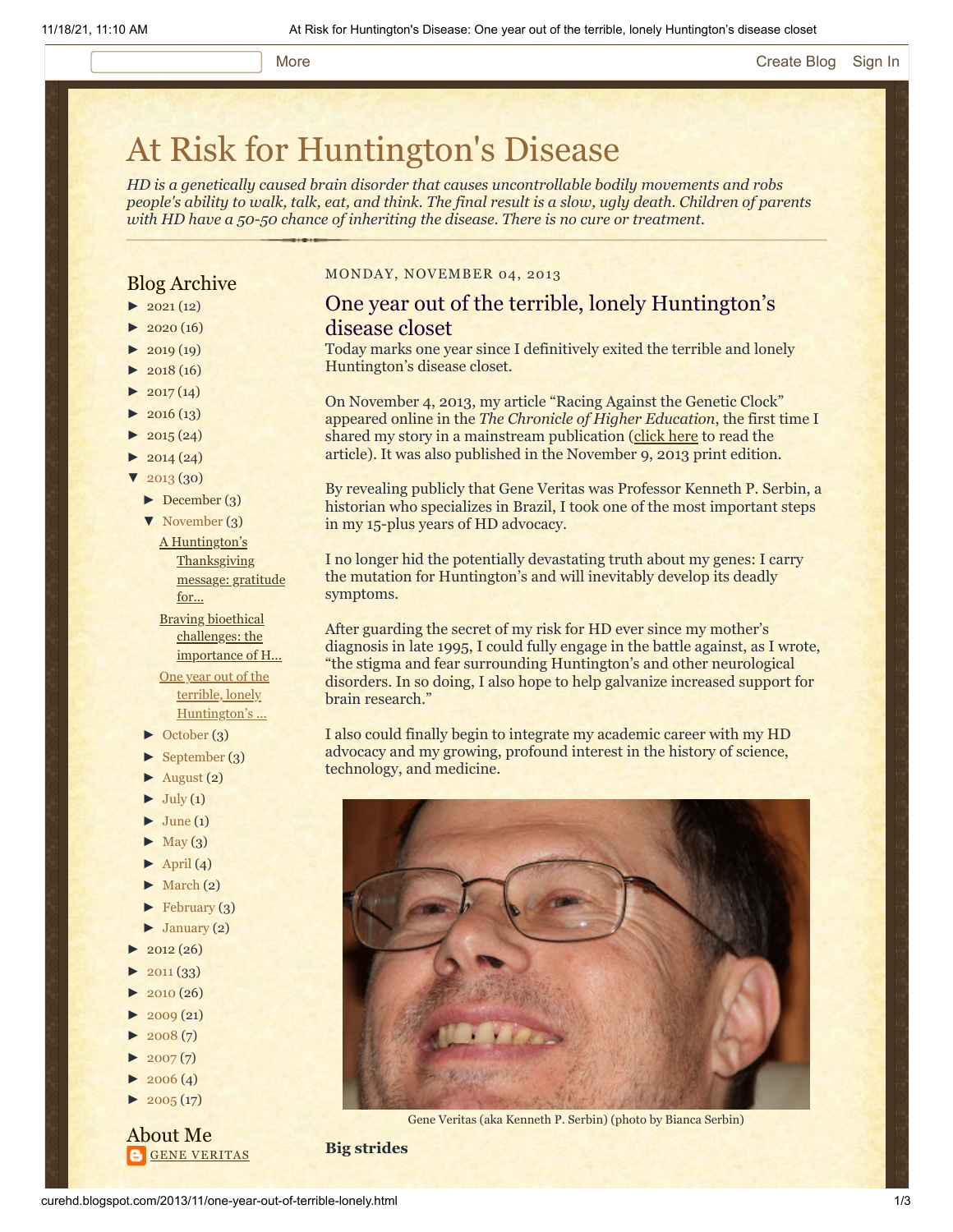View my [complete](https://www.blogger.com/profile/10911736205741688185) profile

### HD Links

[Huntington's](http://www.hdsa.org/) Disease Society of America [International](http://www.huntington-assoc.com/) Huntington **Association** [Huntington's](http://hddrugworks.org/) Disease Drug **Works** [Huntington's](http://www.hdlighthouse.org/) Disease **Lighthouse Hereditary Disease [Foundation](http://www.hdfoundation.org/)** [Huntington's](http://www.hdac.org/) Disease Advocacy Center Thomas [Cellini Huntington's](http://www.ourtchfoundation.org/) **Foundation** HDSA Orange County (CA) [Affiliate](http://www.hdsaoc.org/) HD Free with [PGD!](http://www.hdfreewithpgd.com/) [Stanford](http://www.stanford.edu/group/hopes/) HOPES Earth Source [CoQ10,](http://www.escoq10.com/) Inc.

### HD Blogs and Individuals

Chris Furbee: [Huntingtons](http://www.huntingtonsdance.org/) **Dance** Angela F.: Surviving [Huntington's?](http://survivinghuntingtons.blogspot.com/) Heather's [Huntington's](http://heatherdugdale.angelfire.com/) Disease Page

11/18/21, 11:10 AM At Risk for Huntington's Disease: One year out of the terrible, lonely Huntington's disease closet

Over the past year, I have made important strides in my advocacy.

With the publication of my family's story, many people within my circle of friends and professional colleagues learned in detail about the challenges posed by orphan and genetic diseases, not just the symptoms but the serious social implications.

For the first time, I publicly raised funds for the cause, bringing in more than \$16,000 to the [Serbin Family Team](http://www.firstgiving.com/fundraiser/serbinfamily/thwsd2013) at the April 14 [Team Hope Walk](http://curehd.blogspot.com/2013/04/feeling-hope.html) of the San Diego Chapter of the Huntington's Disease Society of America (HDSA).

At the [University of San Diego](http://www.sandiego.edu/) (USD), my employer, I spoke openly about Huntington's disease. Through colleagues I even learned of other families in the area facing the risk of HD. [\(Click here](http://www.sandiego.edu/cas/news_events/feature_stories/kenneth_serbin.php) to read the feature story on me and my family on the university's website.)

In the spring, I participated in the first meeting of faculty members aiming to establish an undergraduate concentration in medical ethics. I've also [discussed HD and genetic testing with a USD biologist](http://www.nature.com/scitable/forums/genetics-generation) studying the ethical dilemmas raised by genetic practices.

The highlight of my academic work this year took place at the World Congress on Huntington's Disease from September 15-18 in Rio de [Janeiro, Brazil. I gave a presentation on coping with HD. I also reported on](http://curehd.blogspot.com/2013/10/hope-cutting-edge-science-and-poignant.html) the event and posted more than [30 videos](http://vimeo.com/album/2556826) I had shot. In São Paulo, on September 21, I delivered a speech on HD and bioethics.

As I [wrote](http://curehd.blogspot.com/2013/09/reaching-out-to-hd-family-at-world.html), "I felt vindicated in my decision to go fully public about HD ... and meld my professional and personal lives with my advocacy."

### **Concern about health care**

On October 16, as the U.S. Congress voted to end the two-week government shutdown resulting from Tea Party Republicans' attempt to block Obamacare, I published a blog article describing how I had revealed my gene-carrier status to my health plan.

At the suggestion of one of the leaders of the HD movement, I sent a copy of my article to Speaker of the House John Boehner, who has dueled politically with President Barack Obama over the Affordable Care Act.

"I am dismayed at how the national debate over health care has taken an unhealthy and highly unproductive turn," I wrote to Boehner. "Having seen my mother succumb to Huntington's disease, and facing the threat of that disease myself, I have witnessed firsthand, and experienced, the terrible drama of our inadequate system of care for people with neurological and other disorders that carry a large stigma…. Please do your utmost to bring better care for all Americans and create a more productive national dialogue." (So far I haven't gotten a response.)

On October 20, the Brazilian newspaper *[O Estado de S. Paulo](http://www.estadao.com.br/noticias/suplementos,palhacada-americana,1087547,0.htm)* published a Portuguese-language opinion piece by me discussing my message to Boehner and the embarrassing behavior of the U.S. political leadership. I wrote that citizens like me were anxious to see the country get back on track with its economy and health care system.

#### **A scholar-advocate**

Last night, I spoke to a good friend and long-time professional colleague who provided frequent support over the past two-and-a-half years as I prepared to make my definitive exit from the HD closet.

"Tomorrow is the first anniversary of my article in the *Chronicle*," I told him.